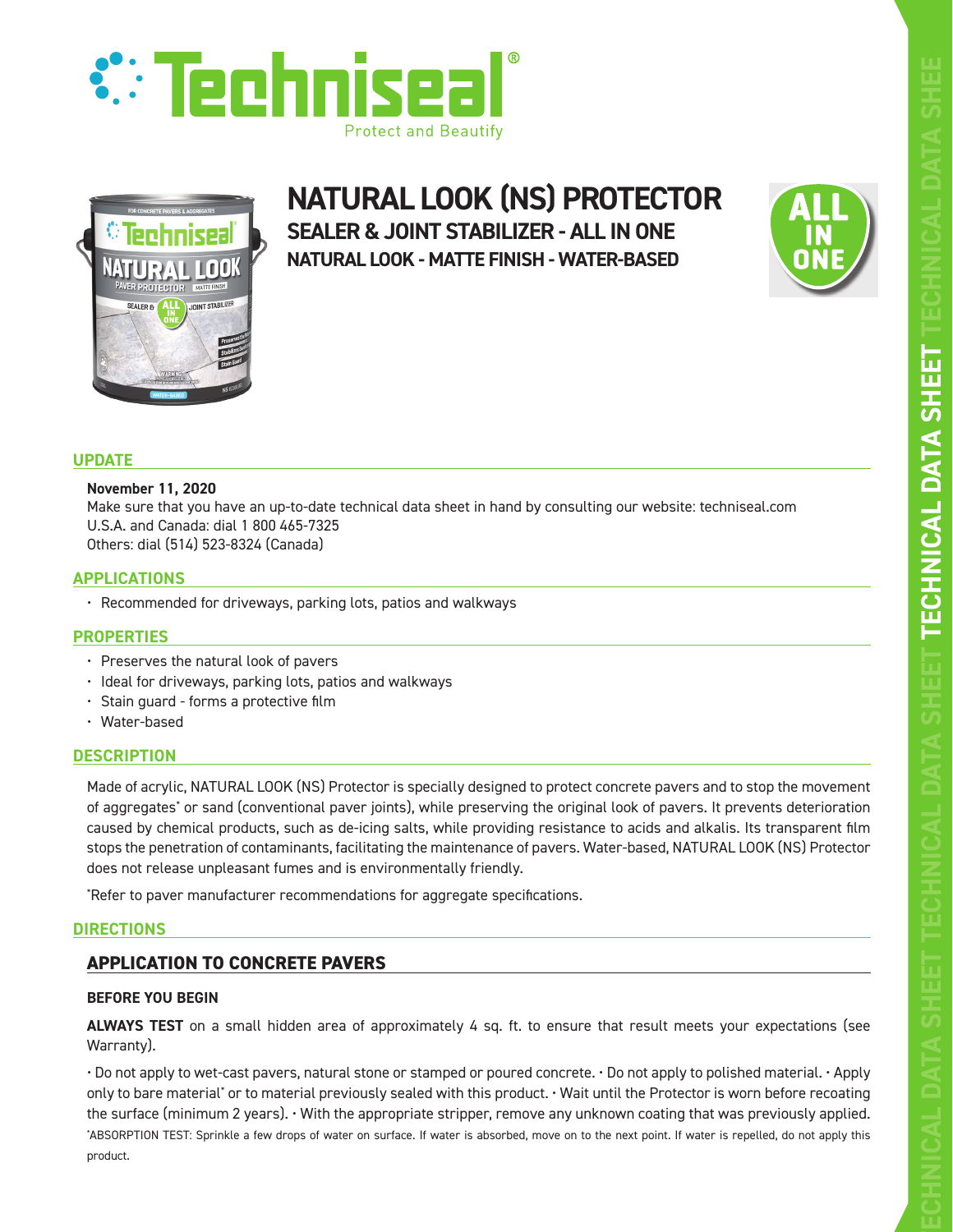## **SURFACE PREPARATION (CONCRETE PAVERS)**

- 1. Protect vegetation, vehicles and adjacent surfaces that are not to be treated.
- 2. Remove stains with the appropriate Techniseal® stain removers.
- 3. Prepare the entire surface with Techniseal® Paver Prep (efflorescence cleaner), as directed on product label.

## **APPLICATION (CONCRETE PAVERS)**

## **Application Conditions:**

- Surface must be clean, dry and warm to the touch.
- Temperature must be between 50 and 85°F during the application and for the next 24 hours.
- No rain forecasted for the next 24 hours.
- Sprinkler system must be turned off.
- Use a consistent application method over the entire surface.

## **Necessary Tools:**

- Low-pressure airless sprayer (< 50 psi) or pump sprayer (best practice)
- 3/8" polyester nap roller and paint tray

Do not dilute. Shake well or stir product before and during application. Work in sections of no more than 50 sq. ft. Product is milky white in its container and will become clear once dry.

**Sprayer Application (Best Practice)**: **Saturate** surface with a single coat of Protector. With a roller, immediately remove the excess from the surface before it dries (this step is critical for textured pavers). Repeat for subsequent sections, maintaining a wet edge to prevent overlap marks.

**Roller Application**: **Saturate** the surface with a single coat of Protector, avoiding an accumulation of excess product. Maintain a wet edge to avoid overlapping marks.

Traffic: Pedestrian: 24 h. / Vehicular: 48 h to 72 h. Block access during that period.

## **CAUTION**

• Any new concrete product has the potential to produce efflorescence (whitish salts) on its surface. This Protector, like any film-forming coating, carries a small risk of trapping efflorescence beneath its film. Consult the paver manufacturer or contact Techniseal® at 1-800-465-7325 for more information. • Do not attempt sprayer application on windy days. • Do not apply this product over a blotchy or hazed surface. • Inadequate surface cleaning can result in uneven finish. • This product will make the surface more slippery when wet. If slipping is a concern, consider adding Techniseal® Surefoot Anti-Slip Grit in the Protector before the application. Natural Look (iN) Protector can also be an alternative although it is not a joint stabilizer. • An over-accumulation of product could lead to surface whitening. • Wait 30 days after the installation of polymeric sand before sealing the pavers. • Extreme climate or heavy traffic can limit product longevity.

# **TO STABILIZE SAND OR AGGREGATE JOINTS**

## **BEFORE YOU BEGIN**

**ALWAYS TEST** on a small hidden area of approximately 4 sq. ft. to ensure that result meets your expectations (see Warranty).

• Do not apply to natural stone or wet-cast pavers, stamped or poured concrete. • Do not apply to polished material. • Apply only to bare material" or to material previously sealed with this product. • Wait until the Protector is worn before recoating the surface (minimum 2 years). • With the appropriate stripper, remove any unknown coating that was previously applied.

\* ABSORPTION TEST: Sprinkle a few drops of water on surface. If water is absorbed, move on to the next point. If water is repelled, do not apply this product.

## **SURFACE PREPARATION (JOINT STABILIZATION)**

- 1. Protect vegetation, vehicles and adjacent surfaces that are not to be treated.
- 2. Remove stains with the appropriate Techniseal® stain removers.
- 3. Prepare the entire surface with Techniseal® Paver Prep (efflorescence cleaner), as directed on product label.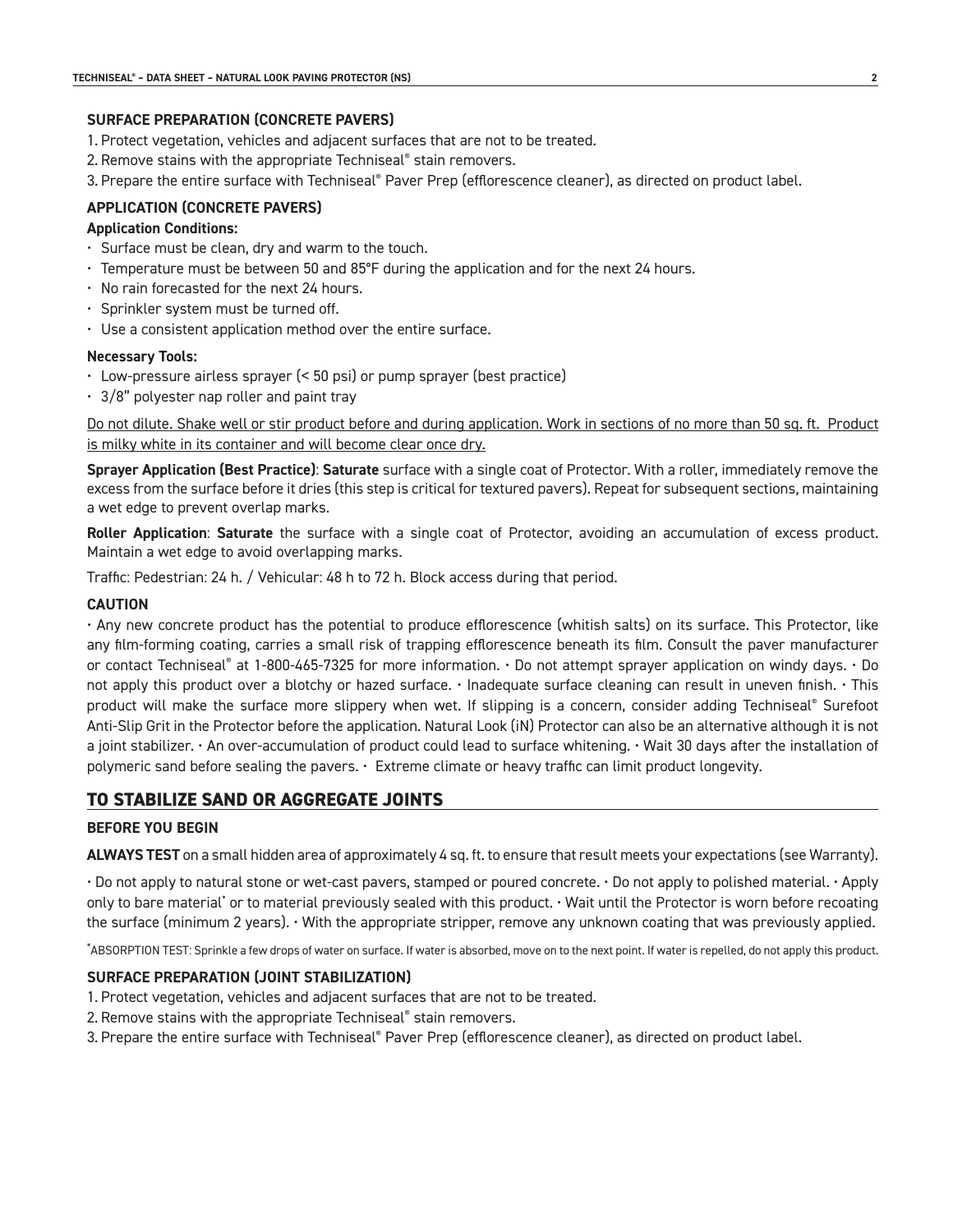# **APPLICATION (JOINT STABILIZATION)**

## **Application Conditions:**

- Surface must be clean, dry and warm to the touch.
- Temperature must be between 50 and 85°F during the application and for the next 24 hours..
- No rain forecasted for the next 24 hours.
- Sprinkler system must be turned off.
- Use a consistent application method over entire surface.

## **Necessary Tools:**

- Low-pressure airless sprayer (< 50 psi) or pump sprayer (optional)
- $\cdot$  3/8" polyester nap roller and paint tray.

Do not dilute. Shake well or stir product before and during application. Work in sections of no more than 50 sq. ft. Product is milky white in its container and will become clear once dry.

**Sprayer Application: Saturate** surface with a single coat of Protector. With the roller, redirect the excess product from the surface into the joints. Avoid displacing the aggregates with the roller. Repeat for subsequent sections, maintaining a wet edge to prevent overlap marks.

## **CAUTION**

• Any new concrete product has the potential to produce efflorescence (whitish salts) on its surface. This Protector, like any film-forming coating, carries a small risk of trapping efflorescence beneath its film. Consult the paver manufacturer or contact Techniseal® at 1 800 465-7325 for more information. • Do not attempt sprayer application on windy days. • Do not apply this product over a blotchy or hazed surface. • This product will make the surface more slippery when wet. If slipping is a problem, consider adding Surefoot anti-slip grit from Techniseal® in the Protector before the application.  $\cdot$ An overaccumulation of product could lead to surface whitening. • Extreme climate or heavy traffic could limit product longevity. • Frequent and aggressive maintenance will affect aggregate joint binding.

# **TO BIND AGGREGATES**

## **BEFORE YOU BEGIN**

**ALWAYS TEST** on a small hidden area of approximately 4 sq. ft. to ensure that result meets your expectations (see Warranty).

## **SURFACE PREPARATION (AGGREGATE BINDING)**

1- Protect vegetation, vehicles and adjacent surfaces that are not to be treated.

## **APPLICATION (AGGREGATE BINDING)**

## **Application Conditions:**

- Surface must be clean, dry and warm to the touch.
- Temperature must be between 50 and 85°F during the application and for the next 24 hours..
- No rain forecasted for the next 24 hours.
- Sprinkler system must be turned off.
- Use a consistent application method over the entire surface.

## **Necessary Tools:**

• Low-pressure airless sprayer (< 50 psi) or pump sprayer (mandatory).

Do not dilute. Shake well or stir product before and during application. Product is milky white in its container and will become clear once dry.

Using the sprayer, apply the Protector to the surface at the rate of 15 sq. ft. per gallon for residential pedestrian use, or 10 sq. ft. per gallon for commercial pedestrian use. Allow the Protector to fully penetrate the aggregates.

To repair an existing surface, a watering can be used. Apply the Protector along the areas that are weakened.

# **CAUTION**

 $\cdot$  In some instance a crack may appear; to fix, see instructions on maintaining an existing surface.  $\cdot$  Do not attempt sprayer application on windy days. • An over-accumulation of product could lead to surface whitening. • Extreme climate or heavy traffic can limit product longevity. • Frequent and aggressive maintenance will affect aggregate binding durability.